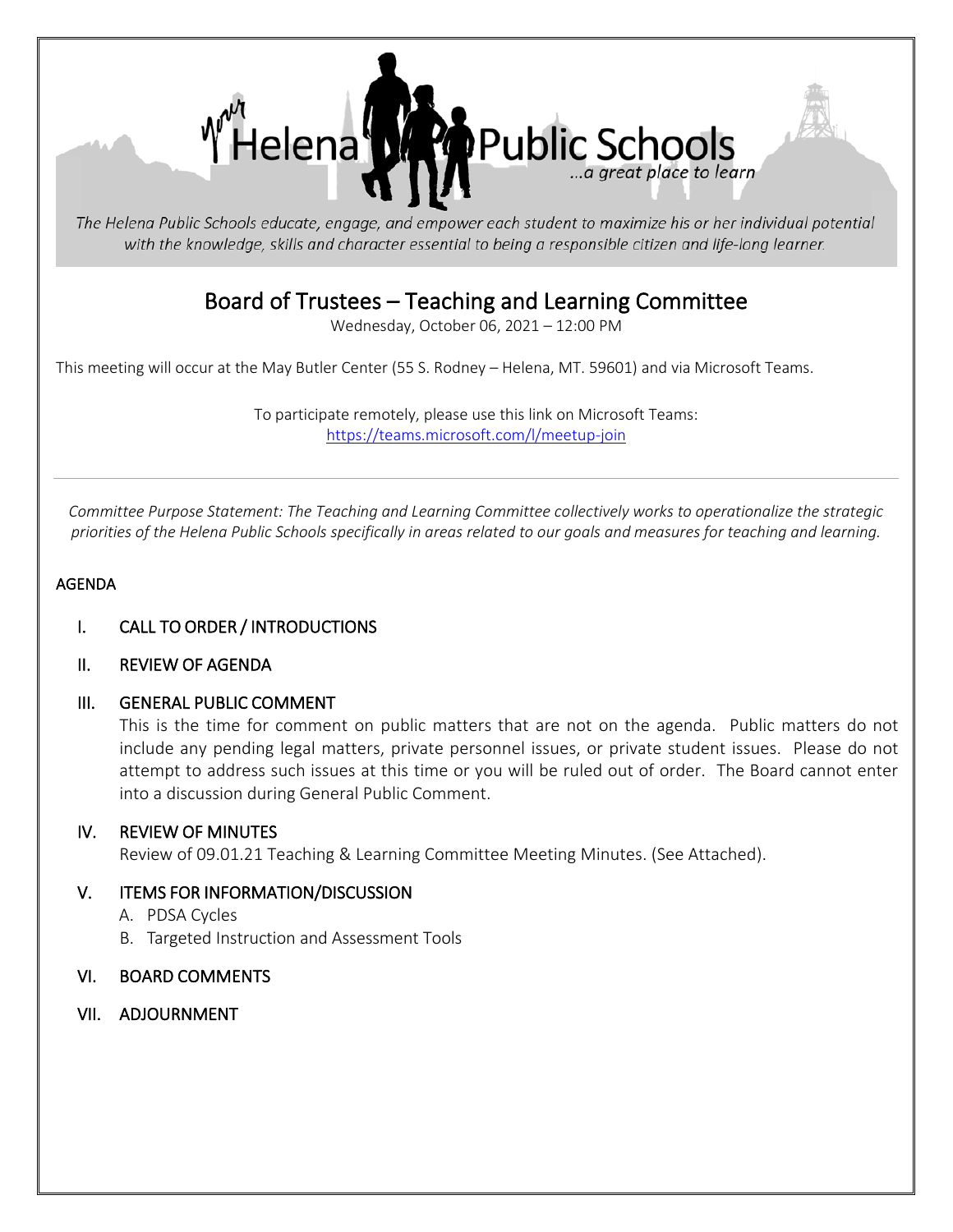

The Helena Public Schools educate, engage, and empower each student to maximize his or her individual potential with the knowledge, skills and character essential to being a responsible citizen and life-long learner.

# Board of Trustees – Teaching and Learning Committee Meeting<br>Wednesday, September 02, 2021 – 12:00pm

# MINUTES - DRAFT

# **ATTENDANCE**

| Trustees:                          | Others: |
|------------------------------------|---------|
| Jennifer McKee, Committee Chair    | Rex We  |
| Siobhan Hathhorn, Committee Member | Josh M  |

Rex Weltz, Superintendent Josh McKay, Assistant Superintendent Barb Ridgway, Chief of Staff Brian Cummings, Assistant Superintendent Joslyn Davidson, Curriculum Director Kaitlyn Hess, HSD TOSA Jane Shawn, HEA President Karen Ogden, Communications Officer Erik Martini, Guest of the Public

# I. CALL TO ORDER/INTRODUCTIONS

The meeting was called to order at 12:05pm by Committee Chair, Jennifer McKee.

### II. GENERAL PUBLIC COMMENT

Eric Martini, a guest of the public commented. Mr. Martini is a parent of three children in the school district. His understanding was that during the summer board retreat, critical race theory was brought up and he would like to see the district's response to that.

### III. REVIEW OF AGENDA

No changes were requested to the agenda.

# IV. APPROVAL OF MINUTES

Review of 05.05.21 Teaching & Learning Committee Meeting Minutes. The minutes were approved.

#### V. ITEMS FOR INFORMATION/DISCUSSION A. Instructional Framework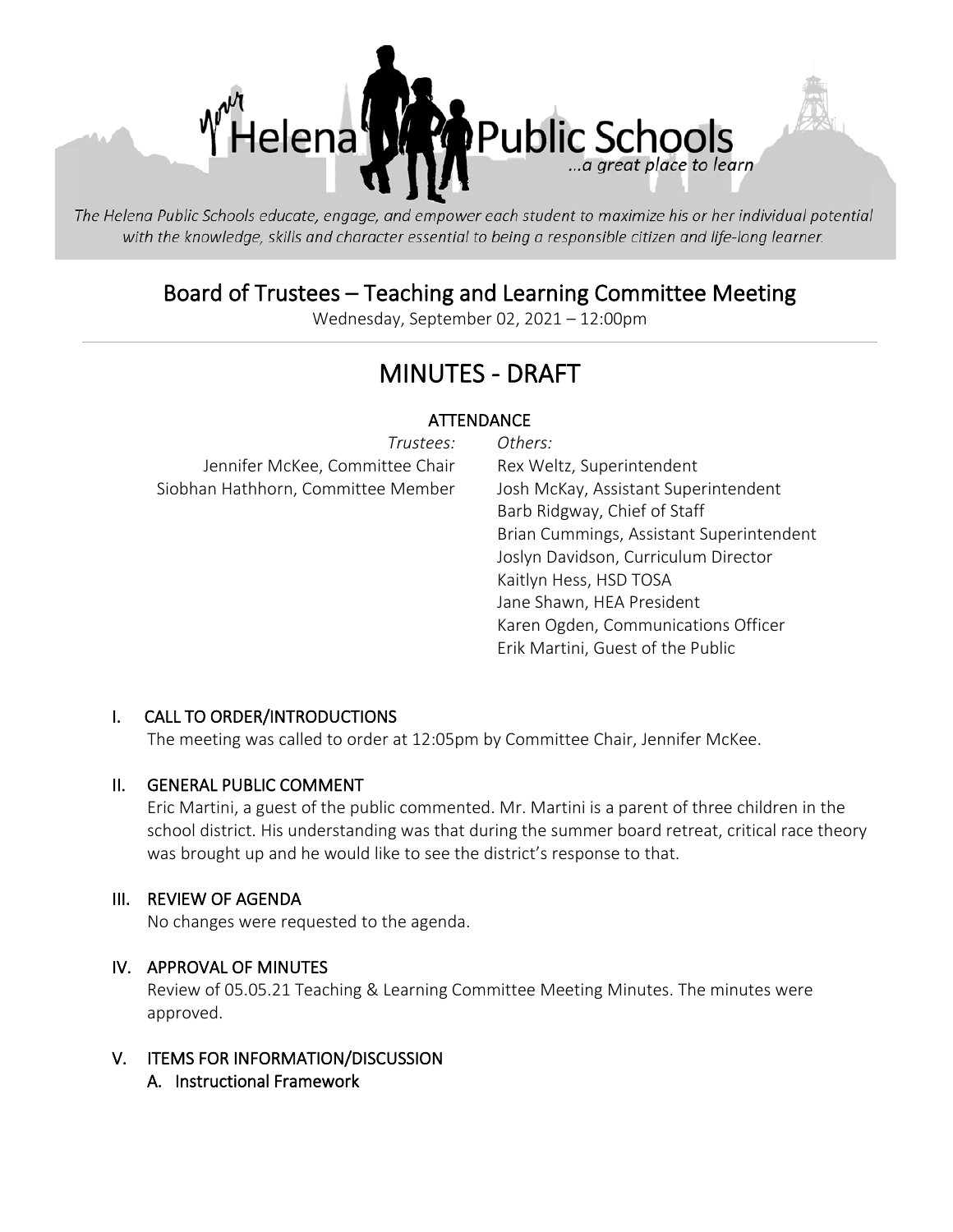Ms. Joslyn Davidson, Curriculum Director commented. Last spring, we made the decision to have instructional coaches in all our buildings which is exciting. Their primary goal will be to help support teachers with tier one, tier two, and tier three instruction. In addition to that, with our elementary districts we've decided to stay with our trimesters, this year, and work towards standards-based grading, and that is a multiyear process.

Once we have those in place, then we can have a conversation about standards-based grading, that is consistent across the district. So, when we look at what goes into solid and consistent tier one instruction, one avenue to accomplish that across the board in our schools is to introduce and implement instructional framework. So instructional framework is basically the scaffold for which we deliver instruction at all levels, tier one, tier two, and tier three. We decided for consistency we would train our administrators using the same PowerPoint presentation we did with our instructional coaches and then in turn before school started, all our staff was trained using the same tool. We use the instructional framework to collect data for our schools.

Ms. Kaitlyn Hess, (HSD TOSA Assessment, Federal Programs, and Curriculum), then shared with the committee a Power Point presentation regarding Instructional Framework Training.

Ms. Davidson commented that instructional framework is made up of some components and routines that are consistent throughout classes from pre-K all the way through high school, and the first part is the posting of an agenda on a board. An agenda is an opportunity for students to look at what the instructional goals are for that day and helps establish learning routines for students and to allow students an opportunity to understand what proficiency looks like relative to what's being taught.

The second component is bellringers and then we have the middle of the lesson, and a lot of that focus was on engagement strategies for teachers and then we have exit tickets at the end.

In the district we have school leadership teams made up of teachers, specialists, administrators, and a coach. They, as a group, sit down and look at data, and based on the data decide what goals they need to set for the year to help improve instruction. Then they push that back out to everyone on staff and set the roadmap for how they want to meet those goals.

The committee then watched a video by Professor Hattie on communicating the learning target and the importance of an agenda followed by a slide learning how to create an agenda and reviewed agenda examples. Ms. Davidson discussed example learning approaches seen on walkthrough tool: small group instruction, kinesthetic activity, technology use, independent work, and reading routines for targeted interventions.

Ms. Davidson then commented regarding engagement. The definition of engagement is engaged students are students who are active participants in their learning; they are curious, interested, and invested in their learning. Engagement strategies include: positive praise,